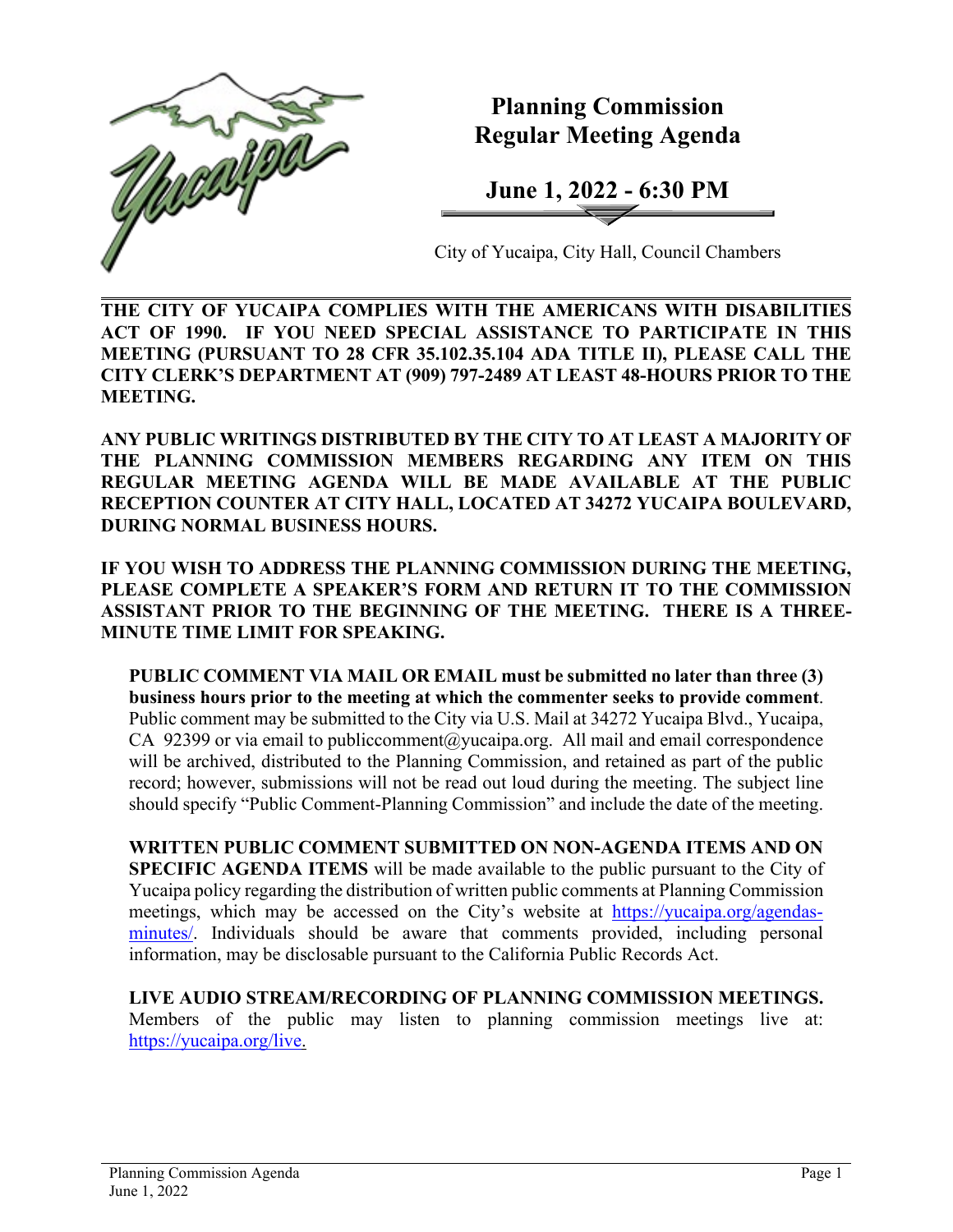# **CALL TO ORDER**

## **PLEDGE OF ALLEGIANCE**

## **ROLL CALL**

### **PUBLIC COMMENT**

### **CONSENT AGENDA**

The Consent Agenda items below are expected to be routine and non-controversial. The Planning Commission will act upon them, at one time, without discussion. Any Councilmember or staff member may request removal of an item from the Consent Agenda for discussion. The title is deemed to be read, and further reading waived on any ordinance listed on the Consent Agenda for second reading and adoption.

**1. SUBJECT:** Approve Planning Commission Minutes of May 18, 2022

#### **NEW BUSINESS:**

**2. SUBJECT:** Draft Seven Year Capital Improvement Program (CIP)

**RECOMMENDATION:** That the Planning Commission review the Draft Seven Year Capital Improvement Program, and adopt the Finding as contained in this Agenda Report.

#### **PUBLIC HEARINGS:**

The order of Business for the Public Hearing Shall Be:

- 
- B. Applicant/Representative Presentation E. Public Hearing Closed
- C. Public Comments F. Commission Discussion
- A. Staff Presentation D. Applicant Rebuttal (if necessary)

- 
- **3. SUBJECT: Transwestern Development Co.** (Case No 21-138/CUP/ARC): A Conditional Use Permit and Architectural Review for an approximately 363,000 sf tilt-up concrete warehouse and office Project, located on 19.32 acres at the corner of 7th Place and County Line Lane within the Regional Commercial land use district of the Freeway Corridor Specific Plan, including 33842 County Line Rd, 33808 County Line Ln; Assessor Parcel Numbers (APNs): 0318-213-03, 05,06,08,10,11.

**RECOMMENDATION:** That the Planning Commission review staff's recommendation to continue the Public Hearing for Case No. 21-138 CUP/ARC to the Planning Commission meeting of June 15, 2022.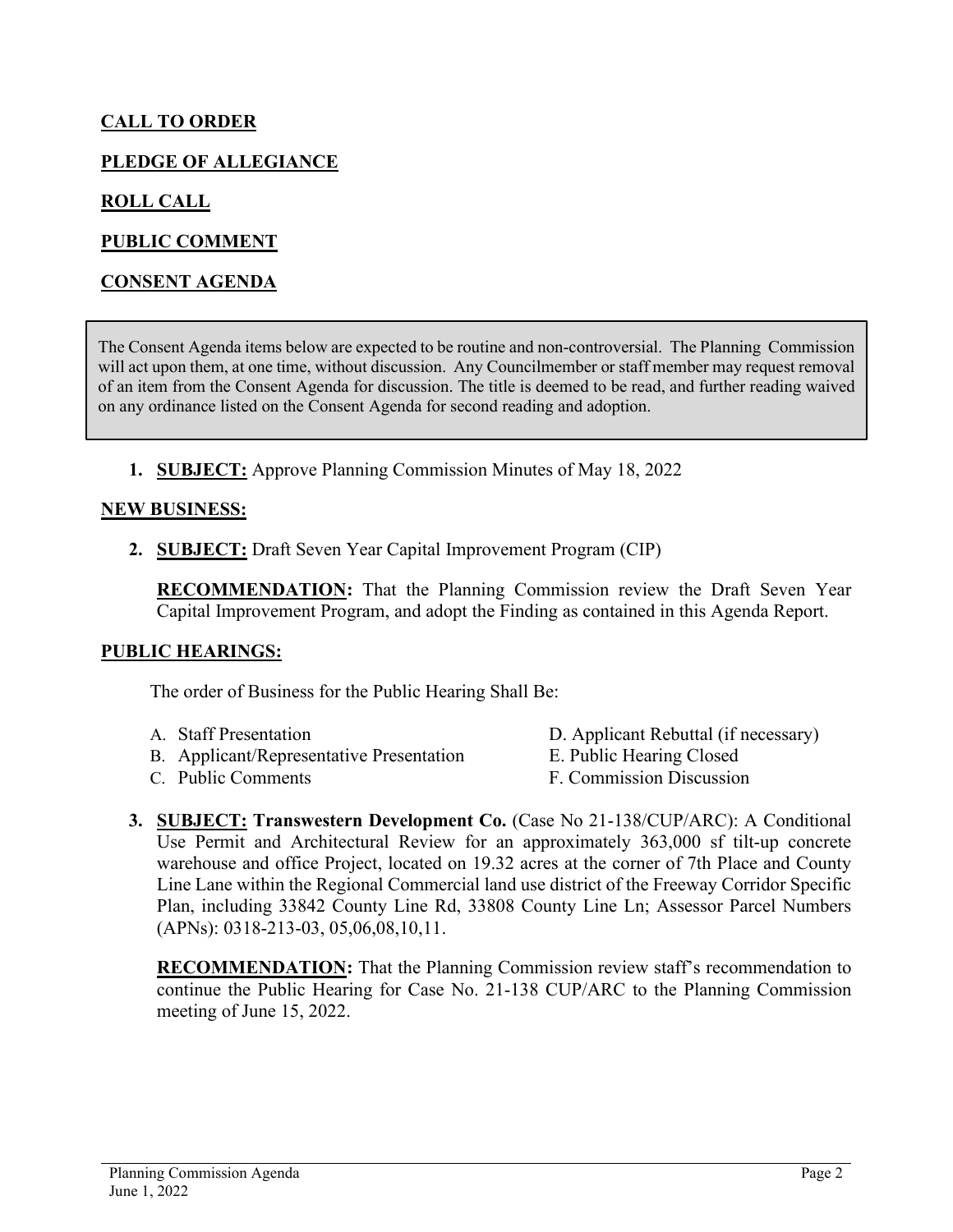**4. SUBJECT: Michael Khoury** (Case No. 22-033/DBA/CUP/ARC/LUCR/MNV): A Density Bonus Agreement to allow a 100% increase in land density to establish a Senior Housing Project for individuals who are 55 years or older, and a Conditional Use Permit and Architectural Review for a 24-unit Senior Housing Project, a Land Use Compliance Review for a monument sign, and a minor variance for a 2.5 foot reduction of the front and street side yard setbacks, located on a 1.70 acre residentially zoned parcel at 13421 4<sup>th</sup> Street; APN: 0319-242-01.

**RECOMMENDATION:** That the Planning Commission conduct a public hearing; and:

- A) Approve Density Bonus Request, Conditional Use Permit No. 22-033, Architectural Design, conceptual landscaping, and Land Use Compliance Review for signage subject to the Conditions of Approval as contained in this Agenda Report; and
- B) Adopt the Findings for the Conditional Use Permit as contained in this Agenda Report; and
- C) Adopt the Minor Variance Findings as contained in the Agenda Report; and
- D) Adopt a Categorical Exemption pursuant to Section 15332 (Class 32), Section 15305 (Class 5) and Section 15311 (Class 11) of the California Environmental Quality Act of 1970 and the CEQA Guidelines, as amended; and,
- E) Direct Staff to file a Notice of Exemption.

# **ANNOUNCEMENTS:**

# **PLANNING COMMISSION ADJOURNED:**